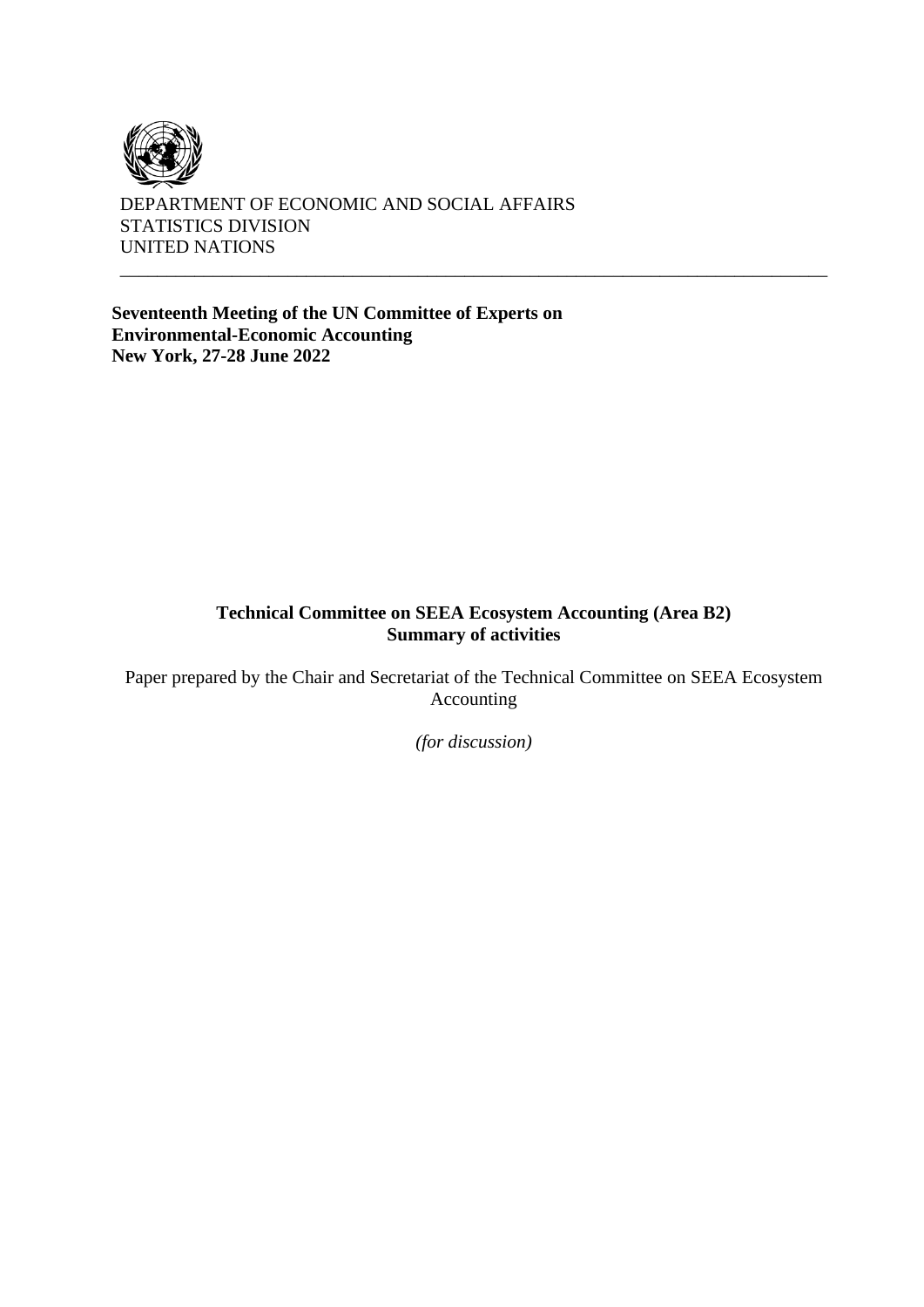# TECHNICAL COMMITTEE ON SEEA ECOSYSTEM ACCOUNTING (AREA B2)

Since the adoption of the System of Environmental-Economic Accounting—Ecosystem Accounting (SEEA Ecosystem Accounting) at the 52<sup>nd</sup> session of the United Nations Statistical Commission (UNSC) in March 2021, the Technical Committee on the SEEA Ecosystem Accounting (Area B2) has been focussing on implementation, development of supporting methodologies and guidelines for compilation of ecosystem accounts as well as addressing some issues in the research agenda linked to implementation. The SEEA Ecosystem Accounting Implementation Strategy was adopted by the UNSC in March 2022.<sup>1</sup> Noting the high policy demand for SEEA Ecosystem accounting, the UNSC further encouraged all countries to implement the SEEA Ecosystem Accounting, stressed the importance of adequate funding to support SEEA implementation in countries, and requested the translation of the SEEA Ecosystem Accounting into all United Nations official languages.

Two working groups on forest ecosystems and on oceans have been established, a number of implementation materials have been published, ARIES for SEEA is being tested in a few countries and is being progressively improved on the basis of the recommendations of the working groups on forest ecosystems and oceans, as well as practical experiences in countries.

The SEEA Ecosystem Accounting has been published as a white cover publication (pre-edited text) in September 2021.<sup>2</sup> It has undergone the official UN editing process and it is expected to be released by the end of 2022 after copyright agreements, proofreading and copy preparation is finalized.

# The Implementation Strategy for the SEEA Ecosystem Accounting

The Implementation Strategy<sup>3</sup> has been developed to provide a roadmap to support the implementation in countries by highlighting the main phases of implementation that countries may follow and identify actions at the global level that can support implementation in countries. The overall objective of the Strategy is to scale up the uptake of the SEEA Ecosystem Accounting, with a suggested target of at least 60 countries implementing at least one account of the SEEA Ecosystem Accounting by 2025. A number of specific objectives were also identified in the Strategy:

- Initiating regular production of selected ecosystem accounts, starting from ecosystem extent accounts to ecosystem condition and ecosystem services in physical and monetary terms;
- Mainstreaming biodiversity and ecosystems into (sub)national policies with ecosystem accounting contributing to the necessary information;
- Use of the SEEA Ecosystem Accounting for monitoring and reporting in particular in National Biodiversity Strategies and Action Plans (NBSAPs), the Voluntary National Reports that present country progress towards achieving the SDGs, and the National Determined Contributions (NDCs) that present country progress towards climate targets and highlight the government actions and policies to combat climate change; and

<sup>&</sup>lt;sup>3</sup> Available at [https://unstats.un.org/unsd/statcom/53rd-session/documents/BG-3l-implementation-strategy](https://unstats.un.org/unsd/statcom/53rd-session/documents/BG-3l-implementation-strategy-for-the-SEEA-ecosystem-accounting-E.pdf)[for-the-SEEA-ecosystem-accounting-E.pdf.](https://unstats.un.org/unsd/statcom/53rd-session/documents/BG-3l-implementation-strategy-for-the-SEEA-ecosystem-accounting-E.pdf)



<sup>&</sup>lt;sup>1</sup> See UNSC decision 53/115(b) in E/2022/24, available at https://unstats.un.org/unsd/statcom/53rdsession/documents/2022-41-FinalReport-E.pdf.

<sup>&</sup>lt;sup>2</sup> Available at [https://seea.un.org/ecosystem-accounting.](https://seea.un.org/ecosystem-accounting)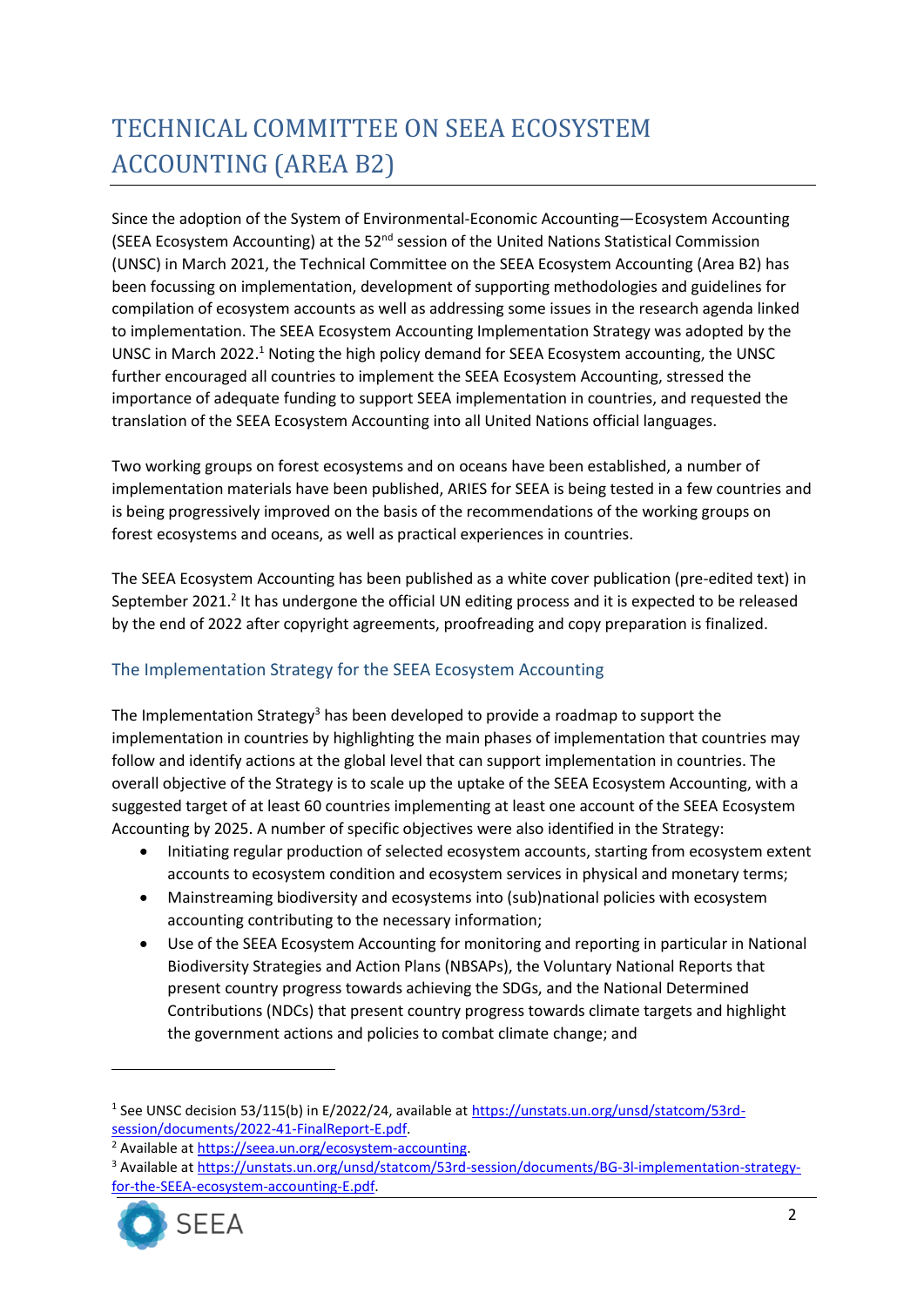• Dissemination of nationally produced ecosystem accounts through a global platform.

The Strategy takes a flexible and modular approach which considers policy priorities, data availability and institutional framework and covers implementation at different scales, at national as well as subnational levels. It provides suggested steps to be undertaken in setting up an implementation and mainstreaming programme at national level. It also identifies existing global initiatives and possible entry points to advance and promote SEEA Ecosystem Accounting implementation.

The Strategy stresses the importance for national statistical offices to establish collaboration with relevant stakeholders at the national level, including environment ministries, and develop a formalized institutional arrangement, which may vary depending on countries' situation, to support the implementation. International agencies support the implementation in countries through capacity building activities, providing in countries support and developing guidelines, training materials and tools (e.g. ARIES for SEEA) that allow countries to leverage global datasets for national implementation. In this context, it is important to note the significance of contextualizing global datasets to the national situation combining them with national data and bringing together experts from different disciplines.

# Finalization of the SEEA Ecosystem Accounting

The white cover (pre-edited text subject to official editing) version of the SEEA Ecosystem Accounting was published in September 2021 on the SEEA website. This version is complemented by a number of online supplements, including the *SEEALand* stylized example of the core ecosystem asset and ecosystem services accounts, the ecosystem services logic chains, and the ecosystem services reference list crosswalk. The final text of the SEEA Ecosystem Accounting is currently undergoing the official UN process of editing and copy preparation and is expected to be published by the end of 2022. A co-publication agreement is being drafted and agreed among the copublishing agencies.

# SEEA Ecosystem Accounting implementation working groups

In line with the Implementation Strategy, it was decided to organize the work into thematic areas and to approach the work incrementally. This approach was particularly pertinent due to its (a) direct link to policies – policy decisions are usually taken for specific thematic areas; (b) expertise – usually experts tend to focus on a particular thematic area and bringing together experts on biophysical measurements and valuation would benefit the advancement of an integrated measurement agenda; and (c) data – usually data and models for measuring extent, condition and services are similar for each thematic area and across the different accounts.

Considering the relevance of thematic areas and availability of experts to lead and participate, two Working Groups (WGs) have been established so far  $-$  (1) on forest ecosystem accounts and (2) on accounting for oceans. The WGs are intended to advance the measurement of the respective thematic areas and compilation of ecosystem accounts for those areas, including identification of best practices, global data sources and possible tools to support the implementation. In doing so, they will also address some methodological issues that emerge. Each group is expected to develop papers that will provide guidelines in implementation.

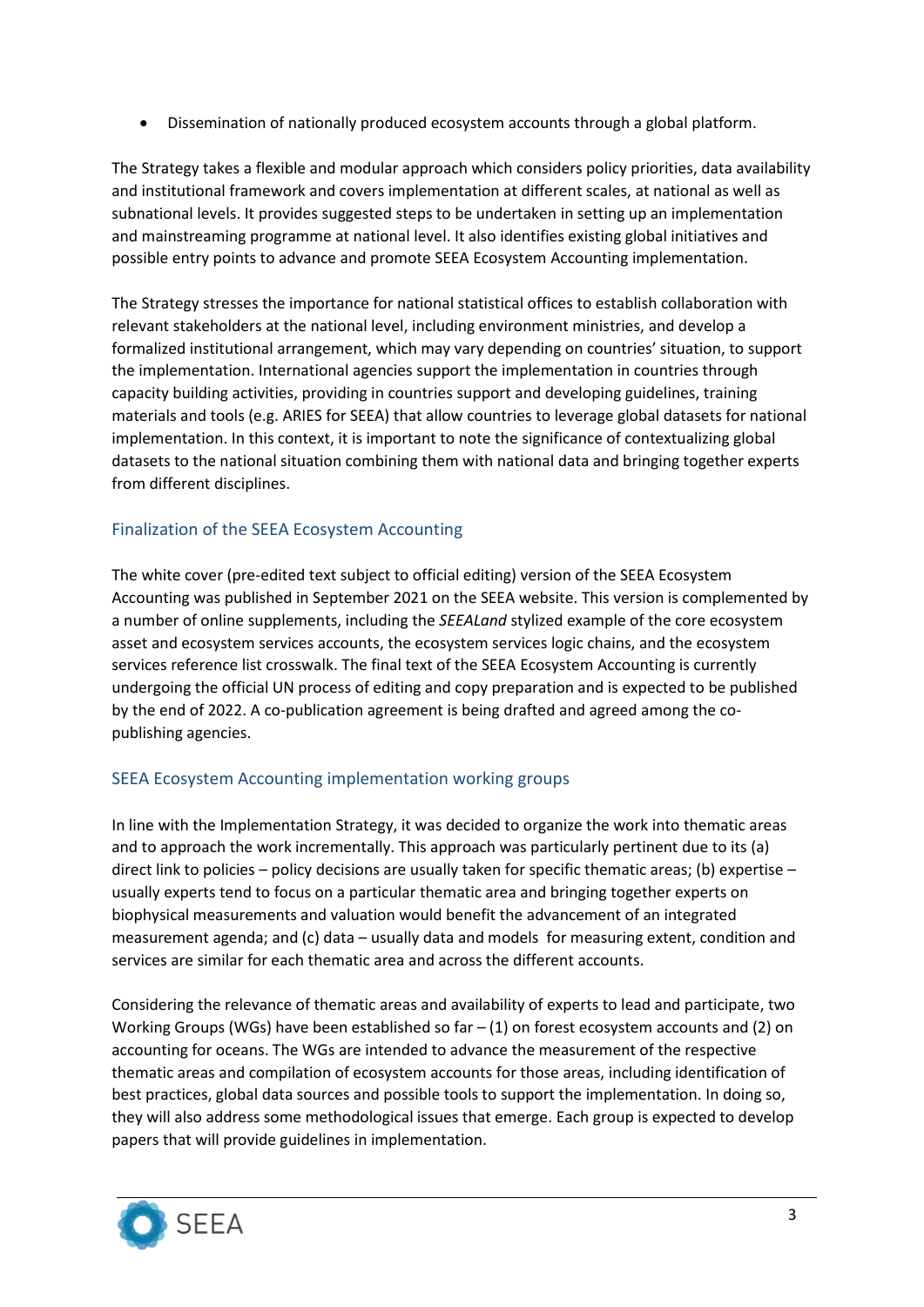The main objectives of the WG on forest ecosystems are to contribute to the advancement of the measurement of forest ecosystem accounts, including identifying best practices, models, data and tools, looking at both biophysical and monetary aspects, as well as policy entry points for forest ecosystem accounts. The WG, led by Fernando Santos Martin (Rey Juan Carlos University, Spain), met 5 times between November 2021 and May 2022. It has addressed definitional issues on forest ecosystems, delimitation of forest Ecosystem Functional Groups in the IUCN Global Ecosystem Typology (which is the reference classification for ecosystem types in SEEA Ecosystem Accounting) and looked at how ARIES for SEEA can support the compilation of accounts for forest ecosystems. The group is in the process of establishing four task teams to deal with particular areas of interest: (1) extent accounts for forest ecosystems; (2) condition accounts for forest ecosystems; (3) carbon ecosystem service (both in physical and monetary terms) related to forest ecosystems; and (4) on policy and users for forest ecosystem accounts.

The main objective of the WG on oceans is to contribute to the development of SEEA Ocean. The scope of SEEA Ocean is intended to cover the ocean economy as well as coastal and marine ecosystems. As such, its scope includes aspects of both SEEA Central Framework and SEEA Ecosystem Accounting. In the short and medium terms, the WG will focus on analyzing gaps in current methodological knowledge on ocean accounting and producing technical note(s) that propose approaches and solutions to the selected issues of high priority. The WG, co-led by Jonathon Khoo (Australian Bureau of Statistics) and Crystal Bradley (Department of Agriculture, Water and the Environment, Australia), has met three times between February and May 2022. The WG has started by updating the research agenda for the development of SEEA Ocean, as well as considered how can oceans be better represented in the monitoring framework for the Post-2020 Global Biodiversity Framework. The WG further decided to set up three task teams to work on particular aspects related to the ocean accounts: (1) policy aspects; (2) data; and (3) ocean economy.

#### Supporting the implementation of the SEEA Ecosystem Accounting

Several guidelines and training materials were developed to support the implementation of the SEEA Ecosystem Accounting. The Guidelines on Biophysical Modelling for Ecosystem Accounting<sup>4</sup> were published by UNSD and are intended to provide an overview of how biophysical modelling can be applied to facilitate the compilation of ecosystem accounts. A unique characteristic of ecosystem accounts is that they are underpinned by spatial data sets. Biophysical modelling can help to fill data gaps where information is not readily available and spatially allocate data that is not spatially explicit.

A technical report on Policy Scenario Analysis Using SEEA Ecosystem Accounting<sup>5</sup> was jointly published by the UNEP and UNSD. The objective of the report is to improve the effectiveness of decisions for sustainable development by highlighting how use of the ecosystem accounts in scenario analysis models can provide policymakers with a better understanding of the interconnections between society, economy and the environment, and hence lead to better decisions. In addition, an interim technical report for monetary valuation of ecosystem services and assets is being finalized and will be published shortly.

<sup>&</sup>lt;sup>5</sup> Available at: https://seea.un.org/ecosystem-accounting/policy-scenario-analysis.



<sup>4</sup> Available at: https://seea.un.org/ecosystem-accounting/biophysical-modelling.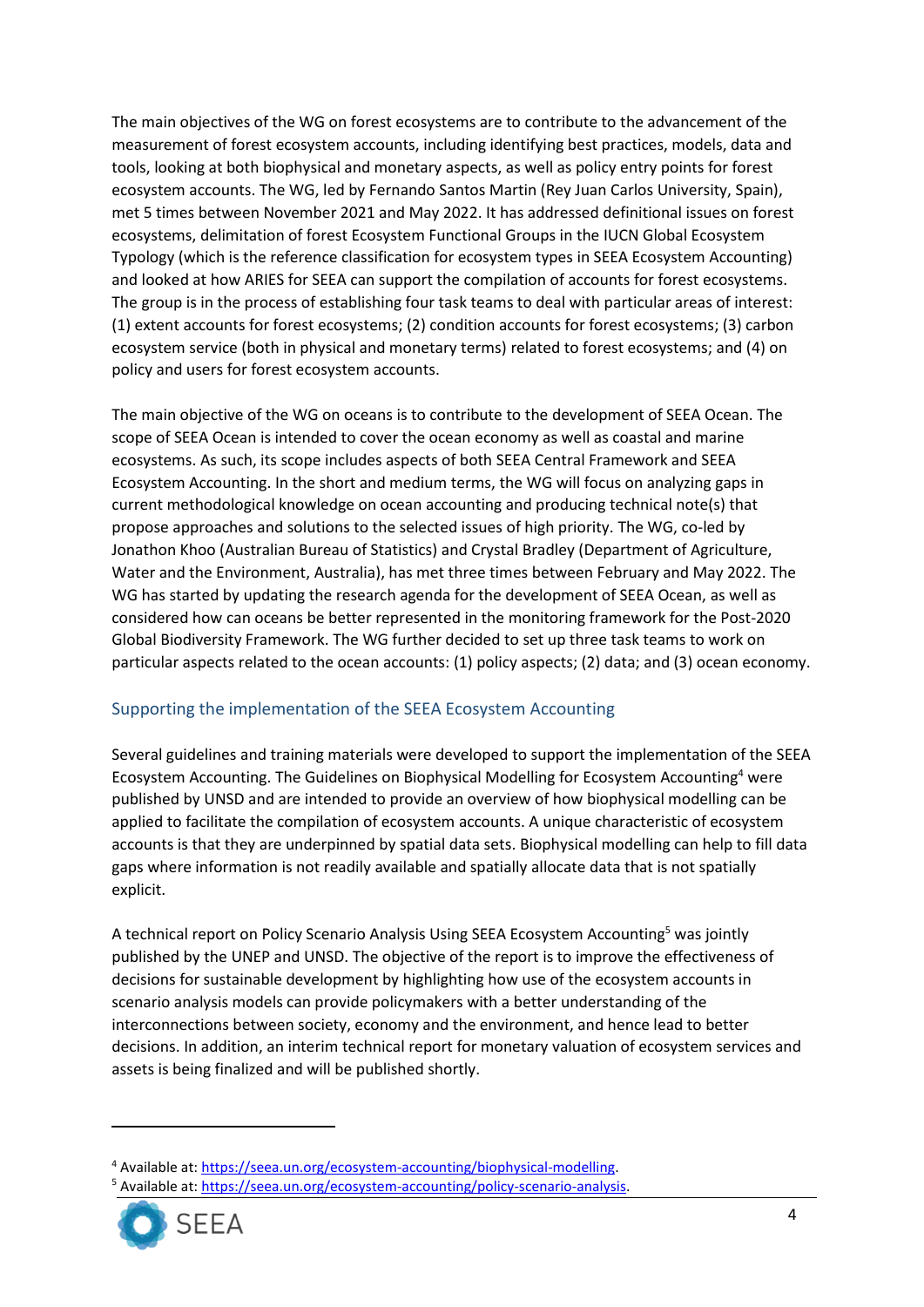A new set of e-learning modules on the SEEA Ecosystem Accounting, fully aligned with the SEEA Ecosystem Accounting, was developed in cooperation between UNSD and ESCAP's Statistical Institute for Asia and the Pacific (ESCAP/SIAP) and is freely available on the UN Global Platform.<sup>6</sup> The e-learning was used as a base for the global SEEA Ecosystem Accounting course led by ESCAP/SIAP and UNSD between April and June 2022,<sup>7</sup> as well as the regional course for Latin America and the Caribbean led by ECLAC and UNSD in May 2022.<sup>8</sup>

#### ARIES for SEEA and the interoperability strategy for the next generation of SEEA accounting

Artificial Intelligence for Environment and Sustainability (ARIES) technology, an integrated, opensource modelling platform for environmental sustainability, was used for the development of the ARIES for SEEA Explorer application. This application allows users anywhere in the world to produce rapid, standardized, scalable and customizable ecosystem accounts for a selected area of interest that are consistent with the SEEA Ecosystem Accounting.

ARIES for SEEA was officially launched in April 2021 and has since been freely available via the SEEA website.<sup>9</sup> In the past year, ARIES for SEEA has been piloted in various countries, including the Philippines, Senegal and South Africa by UNSD as well as other countries by partner agencies. In addition, five countries members of the Gaborone Declaration for Sustainability in Africa will be trained on using ARIES for SEEA at a hands-on training that will take place in Kigali in July 2022.

Work is also on-going to improve the user experience of the ARIES for SEEA and to extend the coverage of classes for ecosystem extent accounts, improving the methodology for measuring ecosystem condition in forest ecosystems and developing a module for water accounts. The working groups on forest ecosystems and oceans are providing useful inputs for expanding the coverage and improving measurement in the ARIES for SEEA. The groups will also be instrumental in testing and experimenting with the tool.

In October 2021, UNSD, in collaboration with BC3 and UNEP, has published an interoperability strategy for the next generation of SEEA accounting.<sup>10</sup> The document paves the way toward implementing and scaling up the semantic web vision while taking open science to the next level. By making the data and models that underlie SEEA interoperable (able to work together with minimal effort), NSOs and the scientific community can advance sustainability science and practice by making it possible to rapidly integrate and share new scientific data and models. Doing so requires an understanding of the benefits of interoperability, the costs of the status quo, and concrete pathways toward community-endorsed approaches for interoperability.

<sup>&</sup>lt;sup>10</sup> Available a[t https://seea.un.org/sites/seea.un.org/files/seea\\_interoperability\\_strategy.pdf.](https://seea.un.org/sites/seea.un.org/files/seea_interoperability_strategy.pdf)



<sup>&</sup>lt;sup>6</sup> Available at https://learning.officialstatistics.org/course/view.php?id=78.

<sup>&</sup>lt;sup>7</sup> For more information see https://seea.un.org/events/system-environmental-economic-accounting-%E2%80%93-ecosystem-accounting-seea-ea-e-learning-course.

<sup>&</sup>lt;sup>8</sup> For more information see https://www.cepal.org/es/cursos/curso-linea-introduccion-la-contabilidadecosistemas-sistema-contabilidad-ambiental-economica.

<sup>&</sup>lt;sup>9</sup> Available at [https://seea.un.org/content/aries-for-seea.](https://seea.un.org/content/aries-for-seea)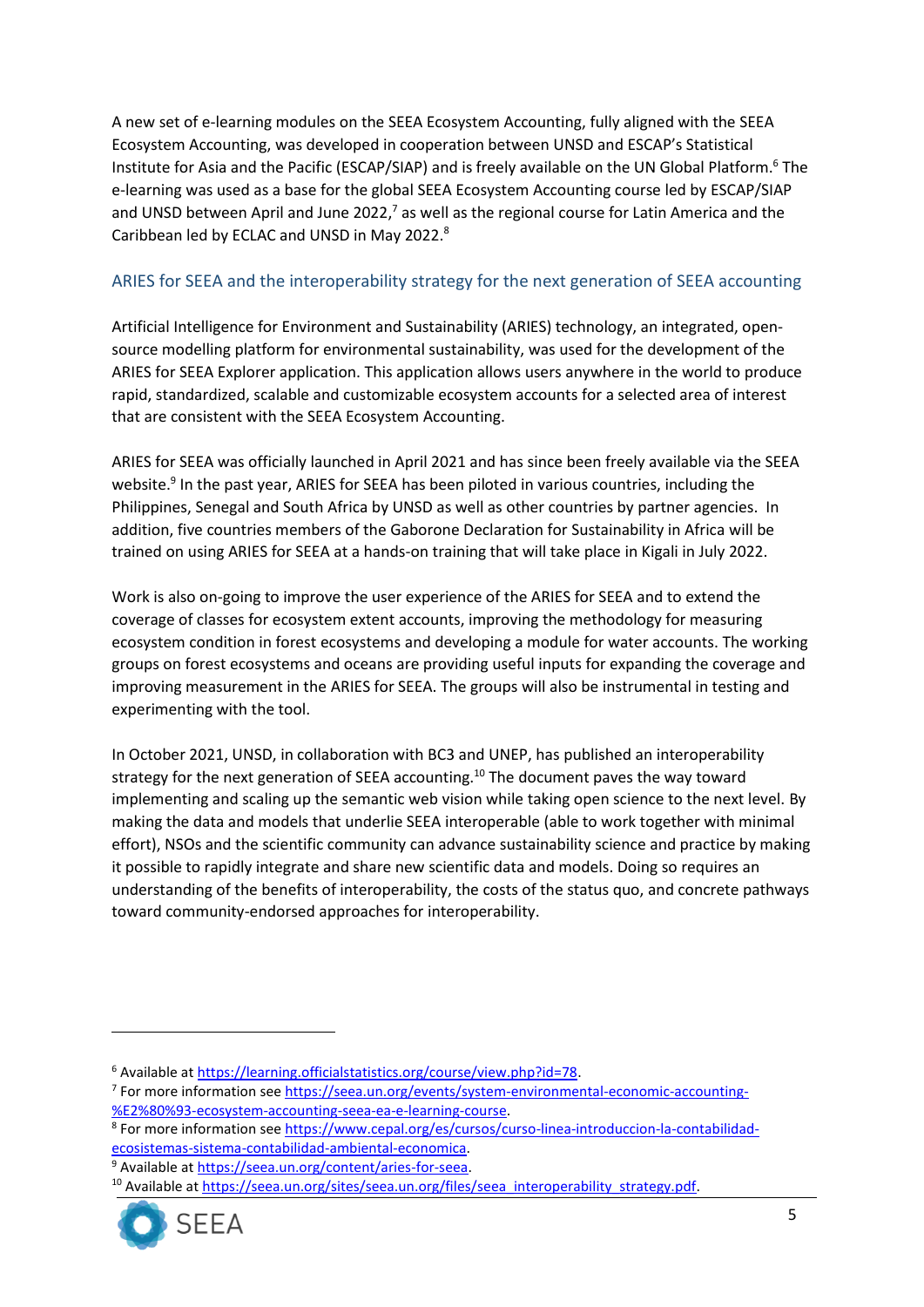# Natural Capital Accounting and Valuation of Ecosystem Services (NCAVES)

The "Natural Capital Accounting and Valuation of Ecosystem Services (NCAVES)" project completed its activities in December 2021. The project was funded by the European Union and jointly implemented by UNSD, as overall lead, and UNEP, in close collaboration with the Secretariat of the Convention on Biological Diversity (SCBD). The project piloted the SEEA Ecosystem Accounting in the five participating partner countries, namely Brazil, China, India, Mexico and South Africa. Over its 5 year implementation period, the contributions of the NCAVES project have been far reaching, resulting in multi-scale impacts, both at the national and global levels.

In total 85 reports were compiled, the majority of which were developed in collaboration with national agencies, academia or governmental institutions and released by national statistical offices (NSOs) either as official statistics or as experimental estimates. All the reports are available on the SEEA website.<sup>11</sup> In terms of mainstreaming, the project promoted and fostered collaboration at the national level within the NSO as well with other governmental and non-governmental stakeholders, leading to more collaborative modalities of operation. Natural Capital Accounting national plans/roadmaps outlining the strategy and work plan on NCA have been developed for each of the 5 project countries as central part of the project activities, based on national assessments (on policy and/or data available).

The benefits of the project go well beyond the 5 project countries. Regional training, workshops, development of e-learning, guidelines, and technical material has contributed to developing capacity and generate interest in compiling ecosystem accounts at the global level. The NCAVES project was also instrumental to ensuring that Natural Capital Accounting was well recognized as an important statistical framework for the indicators in the monitoring framework of the Post-2020 Global Biodiversity Framework. The project had a small workstream on business accounting, under which a roadmap towards alignment between SEEA and private sector natural capital accounting has been developed. As part of the roadmap, two pilot studies (Lafarge Holcim, Spain) and (Ambuja Cement, India) have been undertaken.

The project established a knowledge base with publications on SEEA and NCA, as well as initiated the quarterly SEEA News and Notes newsletter, which has (as of December 2021) a readership of 2,000 people. A total of 118 activities and events were undertaken, with approximately 9,500 participants. Various events and activities such as national forums were organized specifically to disseminate the results of the project. As a result there were about 100 articles in various media about organized events and/or released reports.

#### Advancing the research agenda of the SEEA Ecosystem Accounting – Valuation

The research agenda in the SEEA Ecosystem Accounting identifies a number of issues to be addressed. Some of the issues are issues of implementation or issues that would benefit from further testing and experimentation. The working groups on forest ecosystems and ocean accounting are addressing some of the issues as they arise.

<sup>&</sup>lt;sup>11</sup> See https://seea.un.org/home/Natural-Capital-Accounting-Project.